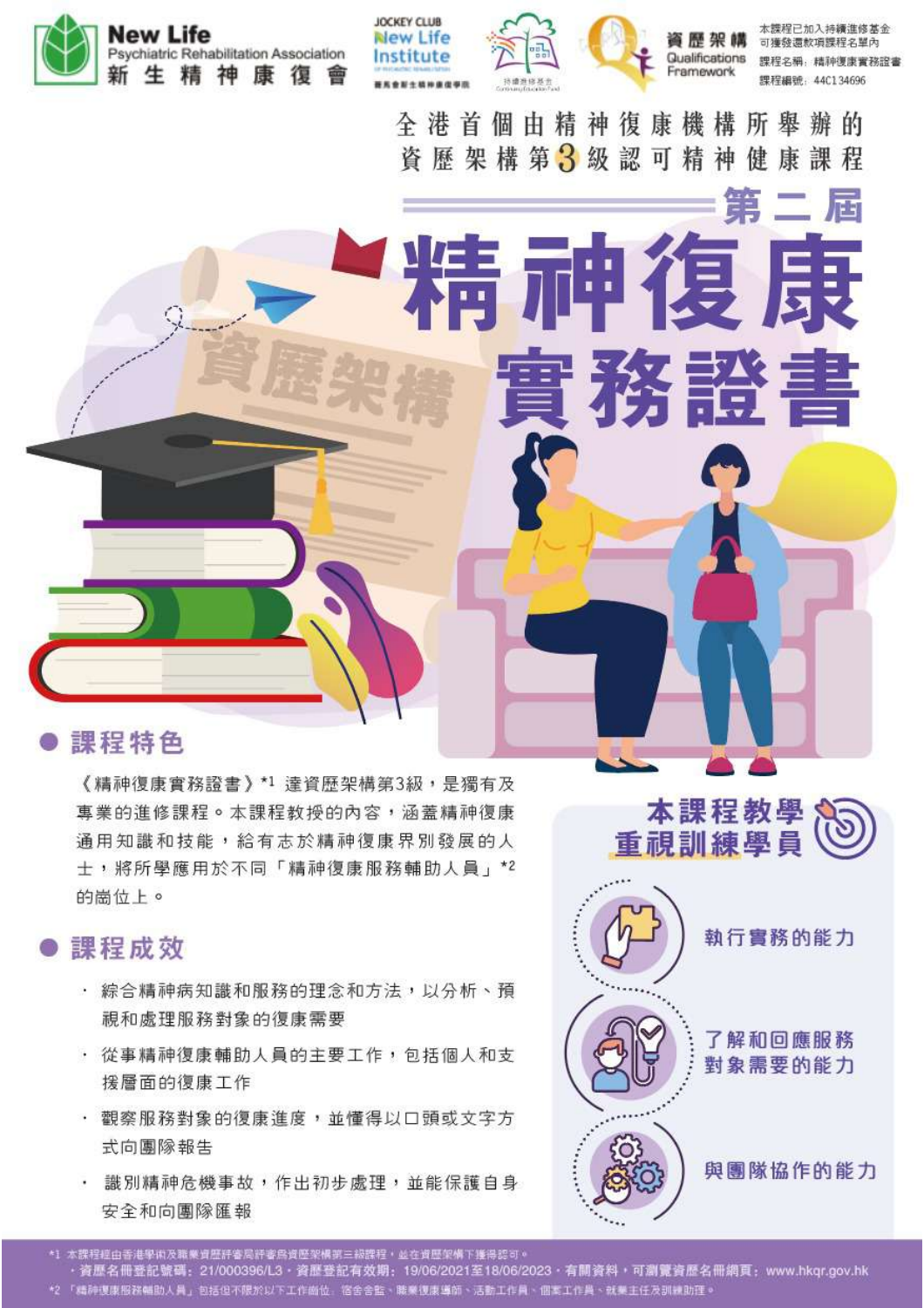# 課程內容

- $\mathbf{I}$ 認識精神科
- $II.$ 復康理念的演變
- $III.$ 香港精神復康服務概覽
- IV. 精神復康階段和需要
- $V_{-}$ 精神復康工作倫理道德,輔助人員的工作操守、熊度和職責
- $VI.$ 個人復康工作
- VII. 復康支援工作
- VIII. 識別和處理精神科危機、脫身法
- IX. 參觀精神復康服務單位

#### ● 評核範圍

本課程的評核範圍包括出席率和考核兩部份,學員必須在所有範疇取得合格,方能成功畢業和 獲發證書。

出席率 學員的出席率需達90%以上,遲到或早 **退30分鐘以上當缺席一節論。** 

●證書

學員修畢課程並成功完成考核,將獲得由賽馬 會新生精神康復學院頒發的《精神復康實務證 書〉。

## ● 入學資格

中五學歷程度,或完成香港中學會考,或新 學制的中學文憑試畢業生或毅谁文憑畢業生

● 書用

### 早鳥優惠 (2022年7月15日前)

團體報名 (兩人或以上) 審馬會新生精神康復學院會員

**HKS7,300** 

#### **HKS7,800**

本課程已加入持續進修基金可獲發還款項課程名單內,含資格的學員 可申請最高八成學費資助。 課程名稱: 精神復康實務證書 課程編號: 44C134696

## ● 杳詢

正價

電郵: institute@nlpra.org.hk 電話: 3552-5290

| $\blacksquare$ | 中期測驗                                  |  |
|----------------|---------------------------------------|--|
|                | and the country of the country of the |  |

- 學習報告
- · 實務考核

#### ● 開課日期

2022年9月 - 12月 逢星期六  $9:30$  a.m - 12:30 p.m

# 持續進修基金CEF 資助最高八成學費

#### 訓練時數

面授時數: 46 小時 自修時數: 54 小時 總學習時數: 100小時 (資歷學分: 10)

#### 上課地點

九龍深水埗南昌街332號 審馬會新生精神康復學院

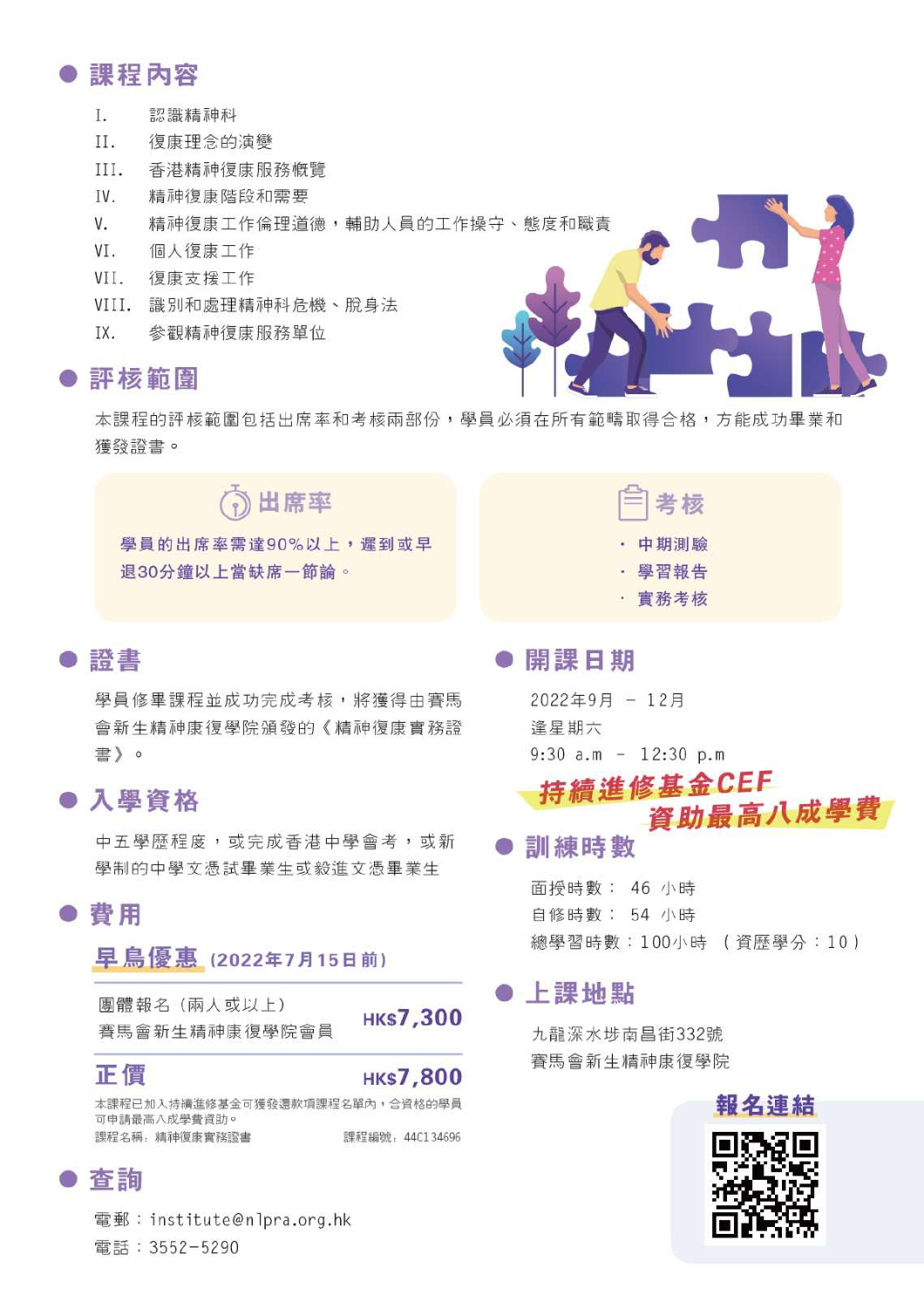# **Enrollment Form 報名表格**

電郵 Email: institute@nlpra.org.hk

#### **Part A: Course / Symposium Details 第一部份:課程/研討會資料**

| Course Code 課程編號 | <b>Starting Date</b><br>開課日期 | Please "√" if Early Bird or other Special Offer<br>若屬提早報名或其他優惠,請以「✓」以下方格 |                                             | Fee 學費 |  |
|------------------|------------------------------|--------------------------------------------------------------------------|---------------------------------------------|--------|--|
|                  |                              | l Early bird<br>提早報名                                                     | $\Box$ Group Discount $\Box$ Member<br>團體報名 | 會員     |  |
|                  |                              | Early bird<br>提早報名                                                       | $\Box$ Group Discount $\Box$ Member<br>團體報名 | 會員     |  |
|                  |                              | Early bird<br>提早報名                                                       | □ Group Discount □ Member<br>團體報名           | 會員     |  |
| Total Amount 總額  |                              |                                                                          |                                             |        |  |

 $\triangle$  For those who enroll our public paid course and apply the membership at the same time, they are entitled to enjoy the member price immediately. 若報讀本學院公開收費課程,及同時申請會員者,可**即時**享有會員價。

#### **Part B: Personal Details 第二部份:個人資料**

| 會員請注意:若個人資料沒有任何更改,只需塡上會員編號便可。<br>Membership Number 會員編<br>號: | Members Only: Please fill in the membership number and name only if you have no amendment for other fields in Part B.<br>Name in English 英文姓名:                                                                                                                      |  |
|--------------------------------------------------------------|---------------------------------------------------------------------------------------------------------------------------------------------------------------------------------------------------------------------------------------------------------------------|--|
| Name in English 英文姓名:                                        | Mr./Ms.                                                                                                                                                                                                                                                             |  |
| Name in Chinese 中文姓名:                                        | 先生 / 女士                                                                                                                                                                                                                                                             |  |
| Telephone 電話:                                                |                                                                                                                                                                                                                                                                     |  |
| $E$ -mail 雷郵:                                                |                                                                                                                                                                                                                                                                     |  |
| Correspondence Address (Eng):<br>通訊地址 (英文):                  |                                                                                                                                                                                                                                                                     |  |
| Position 職位名稱:                                               |                                                                                                                                                                                                                                                                     |  |
| Working Company/Organization:<br>公司或機構名稱:                    |                                                                                                                                                                                                                                                                     |  |
|                                                              | Highest Academic Qualification □ Bachelor Degree or above 學士學位或以上                                                                                                                                                                                                   |  |
| Obtained:                                                    | □ Associate Degree or Higher Diploma 副學士或高級文憑                                                                                                                                                                                                                       |  |
| 已獲取之最高學歷:                                                    | □ HKAL/Form 7 香港高級程度會考/ 中七畢業                                                                                                                                                                                                                                        |  |
|                                                              | □ HKDSE/ Form 6 香港中學文憑/ 中六畢業                                                                                                                                                                                                                                        |  |
|                                                              | □ HKCEE/Form 5 香港中學會考/ 中五畢業                                                                                                                                                                                                                                         |  |
|                                                              | □ Other 其他 (Please Specify 請註明:                                                                                                                                                                                                                                     |  |
| Business Sector 行業類別:                                        | □ NGO 非政府機構 □ Education Institution / School 教育機構 / 學校                                                                                                                                                                                                              |  |
|                                                              | □ Government Department 政府部門 □ Corporate 商業機構                                                                                                                                                                                                                       |  |
|                                                              | □ Other 其他 (Please Specify 請註明:                                                                                                                                                                                                                                     |  |
| Service Nature 服務性質                                          | □ Social Security 社會保障 □ Family & Children 家庭及兒童福利<br>□ Clinical Psychology 臨床心理<br>□ Medical 醫務 □ Rehabilitation 康復 □ Elderly 安老<br>□ Youth 靑少年<br>□ Offender 更生人士 □ Community Development 社區發展<br>□ Employee Development 僱員發展 □ Others 其他<br>(Please Specify 請註明: |  |

| Payment 付款 | Please note: If payment by bank transfer, there will be no refund for the overpaid<br>請注意:若使用銀行轉賬繳費‧多交費用﹐恕不退回。 |
|------------|----------------------------------------------------------------------------------------------------------------|
|            |                                                                                                                |

1. Bank Transfer 銀行轉帳:HSBC 香港上海匯豐銀行:**018-0-074684** / HKBEA 東亞銀行:**147-10-09911-1**

Please email the receipt of bank transfer and completed enrollment form to institute@nlpra.org.hk.

請電郵入數紙副本和課程報名表格至 institute@nlpra.org.hk,電郵主題請註明姓名及課程名稱。

2. Cheque 支票

Please indicate the name and title on the back of the cheque. Please use one cheque for each course and send completed enrollment form and crossed cheque to: **Jockey Club New Life Institute of Psychiatric Rehabilitation, 332 Nam Cheong Street, Shamshuipo, Kowloon** 請於支票背面寫上姓名及課程名稱。每個課程請獨立使用一張支票。請將塡妥之課程報名表格及支票寄回: **九龍深水埗南昌街 332 號賽馬會新生精神康復學院**

Please made crossed cheque payable to **"New Life Psychiatric Rehabilitation Association"** 支票抬頭請寫**「新生精神康復會」**